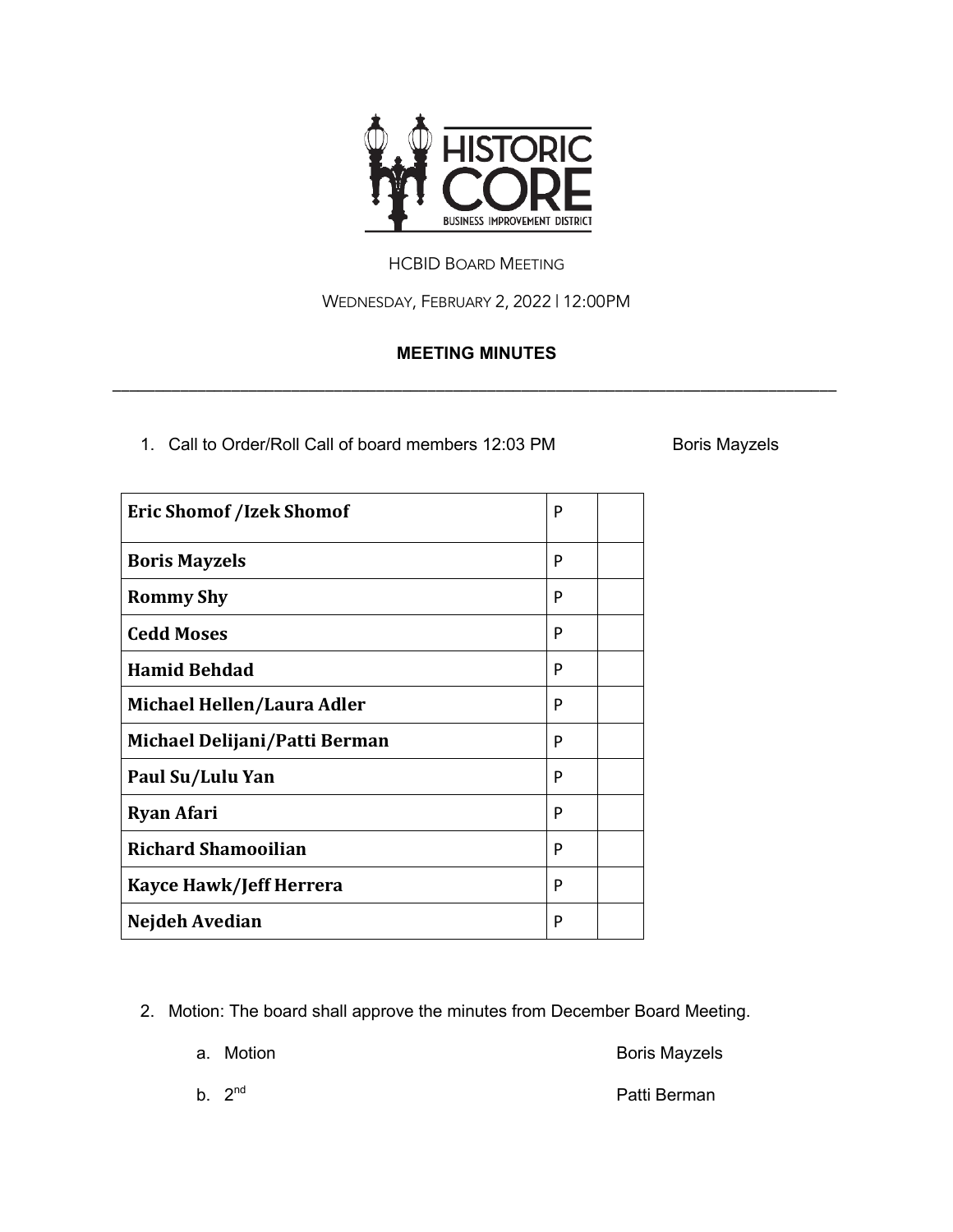| <b>Eric Shomof /Izek Shomof</b> | A |  |
|---------------------------------|---|--|
| <b>Boris Mayzels</b>            | Y |  |
| <b>Rommy Shy</b>                | Y |  |
| <b>Hamid Behdad</b>             | Y |  |
| Michael Hellen/Laura Adler      | Υ |  |
| Michael Delijani/Patti Berman   | Υ |  |
| Paul Su/Lulu Yan                | Y |  |
| <b>Ryan Afari/Fred Afari</b>    | A |  |
| <b>Cedd Moses</b>               | Υ |  |
| <b>Richard Shamooilian</b>      | Υ |  |
| <b>Kayce Hawk/Jeff Herrera</b>  | A |  |
| Nejdeh Avedian                  | Υ |  |

- a. Yes= 9, Abstain= 3
- 3. Public Comment
- 4. Motion: The board shall approve the formation of an AD-HOC Steering Committee and the engagement of Devine Strategies (Tara Devine) based upon the presentation and proposal for services.
	-
	- a. Motion **Boris Mayzels**
	-

b. 2<sup>nd</sup> Patti Berman

| <b>Eric Shomof /Izek Shomof</b> | Υ |  |
|---------------------------------|---|--|
| <b>Boris Mayzels</b>            | γ |  |
| <b>Rommy Shy</b>                | γ |  |
| <b>Hamid Behdad</b>             | γ |  |
| Michael Hellen/Laura Adler      | Υ |  |
| Michael Delijani/Patti Berman   | Υ |  |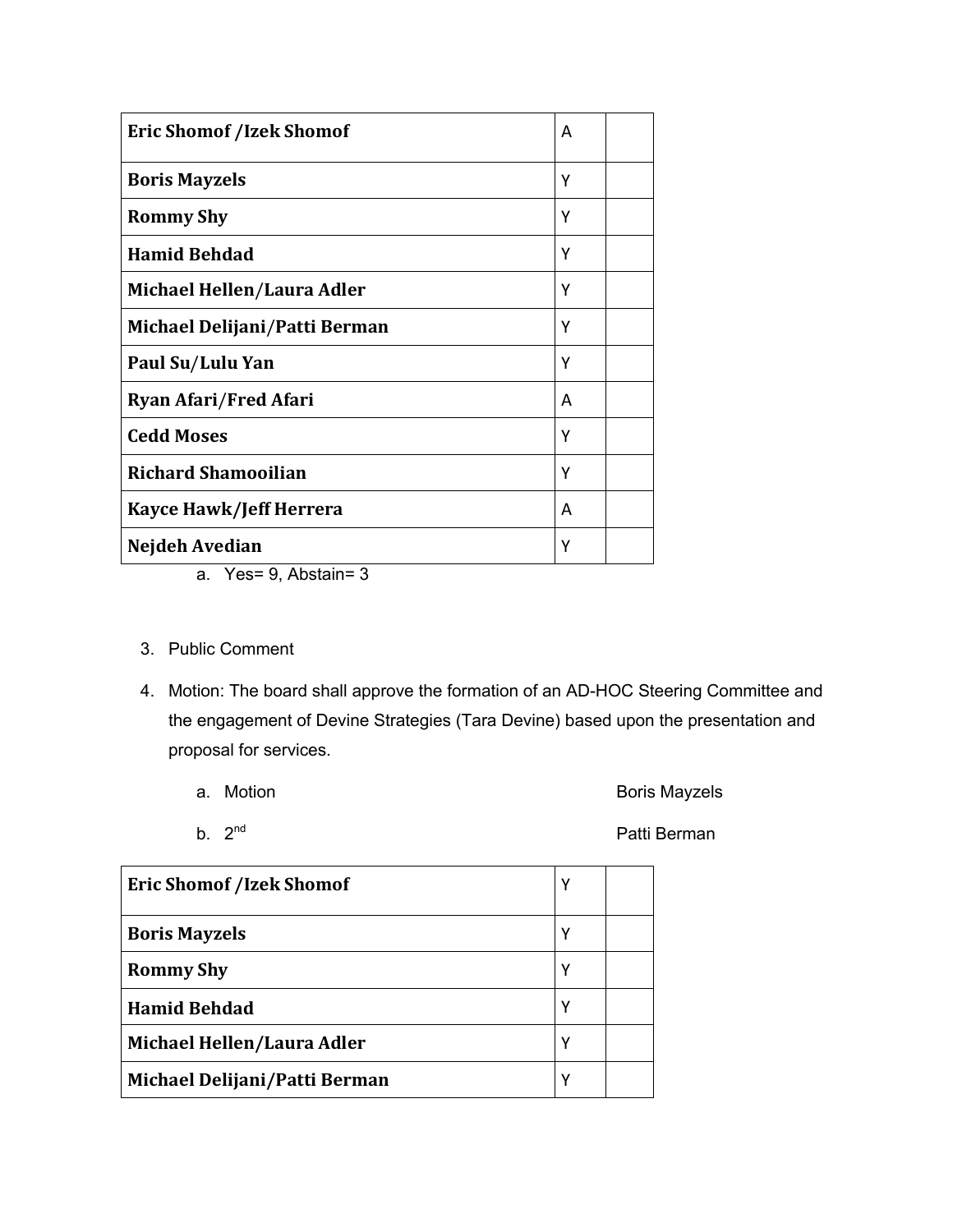| Paul Su/Lulu Yan             | Υ |  |
|------------------------------|---|--|
| <b>Ryan Afari/Fred Afari</b> | γ |  |
| <b>Cedd Moses</b>            | γ |  |
| <b>Richard Shamooilian</b>   | γ |  |
| Kayce Hawk/Jeff Herrera      | γ |  |
| Nejdeh Avedian               | γ |  |

- 1. Yes= 12, Abstain= 0
- 5. Motion: The Board shall vote to reappoint Cedd Moses to the HCBID Board of Directors at the recommendation of the nominating committee.

| <b>Eric Shomof /Izek Shomof</b> | Y |  |
|---------------------------------|---|--|
| <b>Boris Mayzels</b>            | Υ |  |
| <b>Rommy Shy</b>                | Υ |  |
| <b>Hamid Behdad</b>             | Υ |  |
| Michael Hellen/Laura Adler      | Υ |  |
| Michael Delijani/Patti Berman   | Υ |  |
| Paul Su/Lulu Yan                | Υ |  |
| <b>Ryan Afari/Fred Afari</b>    | Υ |  |
| <b>Cedd Moses</b>               | Υ |  |
| <b>Richard Shamooilian</b>      | Υ |  |
| <b>Kayce Hawk/Jeff Herrera</b>  | γ |  |
| Nejdeh Avedian                  | γ |  |

1. Yes =  $12$ , Abstain= 0

6. Motion: The Board shall vote to reappoint Rommy Shy to the HCBID Board of Directors at the recommendation of the nominating committee.

| <b>Eric Shomof /Izek Shomof</b> |  |
|---------------------------------|--|
|                                 |  |